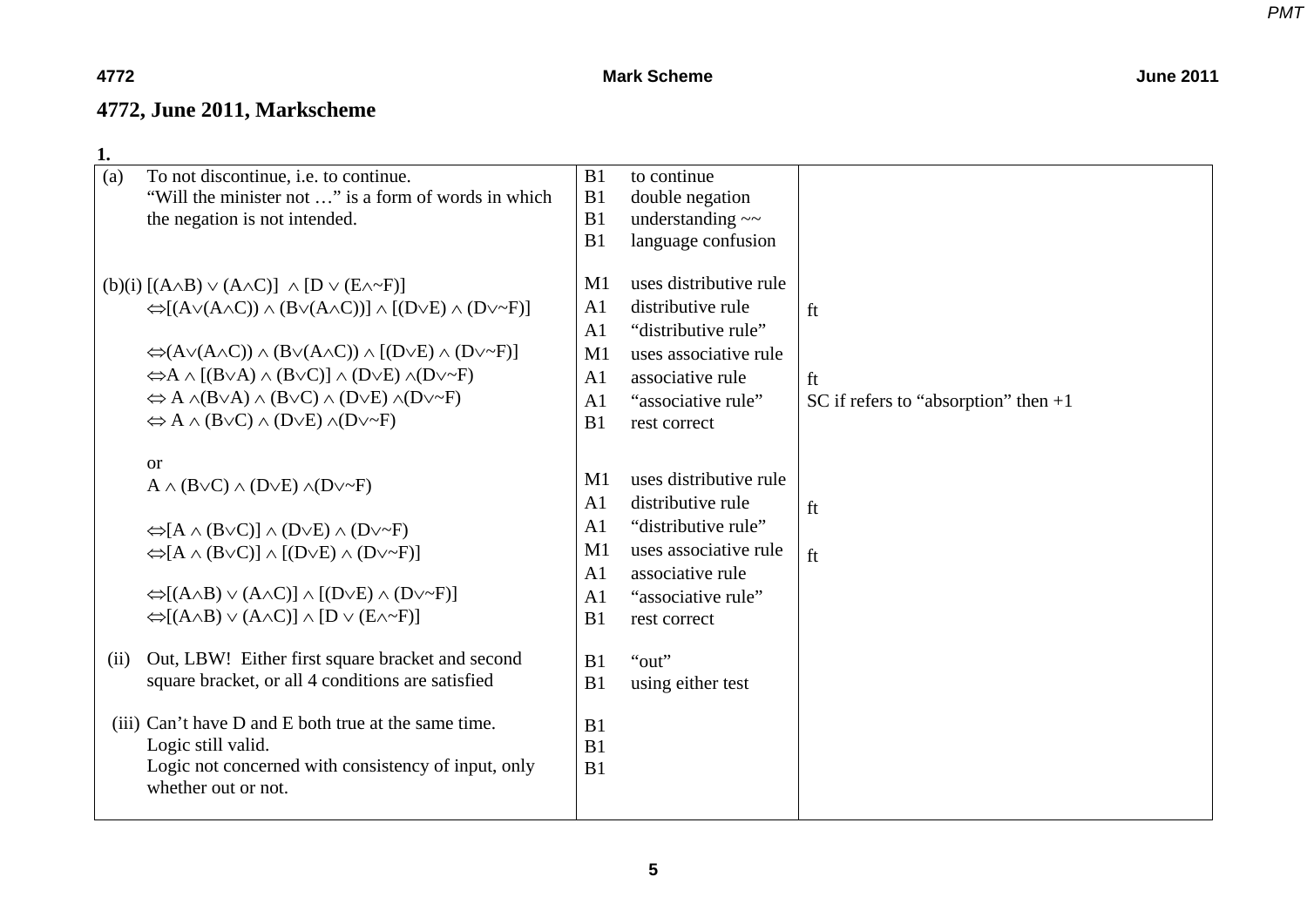| 2. |                                                                                                                                                                                                                                                                                                                                                                                                                                                                                                                                                                                                                                                                                                                                                                                |          |                                                                                                 |  |
|----|--------------------------------------------------------------------------------------------------------------------------------------------------------------------------------------------------------------------------------------------------------------------------------------------------------------------------------------------------------------------------------------------------------------------------------------------------------------------------------------------------------------------------------------------------------------------------------------------------------------------------------------------------------------------------------------------------------------------------------------------------------------------------------|----------|-------------------------------------------------------------------------------------------------|--|
|    | (i)<br>$\mathbf{3}$<br>$\overline{\mathbf{4}}$<br>$\boldsymbol{2}$<br>$\mathbf{3}$<br>$\overline{\mathbf{4}}$<br>$\boldsymbol{2}$<br>$\mathbf{1}$<br>1<br>$\overline{15}$<br>$\overline{7}$<br>$\overline{2}$<br>$\overline{2}$<br>$\overline{3}$<br>$\overline{4}$<br>$\mathbf{1}$<br>-1<br>$\infty$<br>$\mathbf{1}$<br>$\overline{2}$<br>$\overline{2}$<br>$\overline{15}$<br>$\overline{2}$<br>$\overline{2}$<br>$\mathfrak{Z}$<br>2<br>$\overline{4}$<br>$\mathbf{1}$<br>$\infty$<br>$\overline{2}$<br>$\mathfrak{Z}$<br>$\mathbf{3}$<br>$\overline{7}$<br>10<br>$\mathbf{3}$<br>2<br>$\overline{4}$<br>-1<br>$\infty$<br>$\overline{2}$<br>2<br>10<br>$\overline{\mathbf{4}}$<br>$\overline{2}$<br>3<br>$\overline{4}$<br>$\overline{\mathbf{4}}$<br>-1<br>$\infty$       | B1<br>B1 | time matrix<br>route matrix                                                                     |  |
|    | $\mathbf{3}$<br>$\mathbf{3}$<br>$\overline{2}$<br>$\overline{2}$<br>$\overline{\mathbf{4}}$<br>$\overline{\mathbf{4}}$<br>1<br>$\overline{15}$<br>$\overline{7}$<br>$\overline{3}$<br>$\overline{2}$<br>2<br>$\overline{4}$<br>$\mathbf{1}$<br>$\mathbf{1}$<br>$\mathbf{1}$<br>$\infty$<br>30<br>15<br>$\overline{2}$<br>$\overline{2}$<br>$\overline{2}$<br>$\boldsymbol{2}$<br>$\mathfrak{Z}$<br>$\overline{4}$<br>1<br>$\mathbf{3}$<br>2<br>14<br>3 <sup>1</sup><br>7<br>9<br>2<br>$\mathbf{1}$<br>$\overline{2}$<br>$\overline{2}$<br>$\overline{\mathbf{4}}$<br>9<br>$\overline{2}$<br>$\overline{\mathbf{4}}$<br>$\overline{4}$<br>$\overline{1}$                                                                                                                        | M1<br>A1 | replacing an $\infty$ by a<br>correct value                                                     |  |
|    | $\mathbf{3}$<br>$\mathbf{3}$<br>$\overline{2}$<br>$\overline{\mathbf{4}}$<br>$\boldsymbol{2}$<br>$\overline{\mathbf{4}}$<br>1<br>15<br>$\overline{7}$<br>$\overline{30}$<br>$\overline{2}$<br>$\overline{2}$<br>$\overline{2}$<br>$\overline{3}$<br>$\overline{4}$<br>$\mathbf{1}$<br>1<br>$\mathbf 2$<br>$\overline{30}$<br>15<br>$\overline{2}$<br>2<br>$\boldsymbol{2}$<br>3<br>$\overline{4}$<br>1<br>-1<br>$\overline{2}$<br>3<br>2<br>3 <sup>1</sup><br>$\overline{2}$<br>$\overline{2}$<br>$\overline{7}$<br>$\overline{4}$<br>$\overline{4}$<br>-1<br>$\overline{2}$<br>$\overline{2}$<br>2<br>$\overline{\mathbf{4}}$<br>$\overline{2}$<br>$\overline{\mathbf{4}}$<br>$\overline{4}$<br>$\overline{4}$<br>$\overline{\phantom{0}}$                                    | A1       | ft                                                                                              |  |
|    | $\mathbf{3}$<br>$\mathbf{3}$<br>$\boldsymbol{2}$<br>$\boldsymbol{2}$<br>$\overline{\mathbf{4}}$<br>$\overline{\mathbf{4}}$<br>1<br>$\overline{7}$<br>9<br>$\overline{2}$<br>$\overline{3}$<br>$\mathfrak{Z}$<br>14<br>$\mathfrak{Z}$<br>$\overline{4}$<br>$\mathbf{1}$<br>$\mathbf{1}$<br>$\overline{2}$<br>$\overline{2}$<br>$\overline{3}$<br>$\overline{2}$<br>9<br>$\overline{4}$<br>$\boldsymbol{2}$<br>$\overline{3}$<br>3<br>$\overline{4}$<br>$\overline{\mathbf{3}}$<br>$\sqrt{2}$<br>$\mathbf{3}$<br>$\overline{2}$<br>$\overline{2}$<br>$\boldsymbol{2}$<br>$\tau$<br>$\overline{4}$<br>$\overline{4}$<br>$\mathbf{1}$<br>$\overline{2}$<br>2<br>$\overline{\mathbf{4}}$<br>2<br>$\overline{\mathbf{4}}$<br>2<br>$\overline{4}$<br>$\overline{4}$<br>$\overline{1}$ | A1       | ft                                                                                              |  |
|    | $\mathbf{3}$<br>$\overline{2}$<br>$\mathbf{3}$<br>$\overline{2}$<br>$\overline{\mathbf{4}}$<br>$\overline{\mathbf{4}}$<br>1<br>1<br>$\overline{2}$<br>$\overline{4}$<br>$\overline{4}$<br>$\overline{4}$<br>6<br>$\overline{4}$<br>$\overline{4}$<br>$\overline{4}$<br>$\mathbf{1}$<br>$\mathbf{1}$<br>$\overline{2}$<br>$\overline{2}$<br>$\overline{2}$<br>$\mathfrak{Z}$<br>$\overline{2}$<br>$\overline{3}$<br>$\overline{4}$<br>$\overline{4}$<br>$\overline{4}$<br>$\overline{4}$<br>$\sqrt{2}$<br>$\vert$ 2<br>$\overline{2}$<br>$\mathbf{3}$<br>$\overline{4}$<br>3 <sup>1</sup><br>2<br>$\overline{2}$<br>$\overline{4}$<br>6<br>$\overline{2}$<br>$\overline{2}$<br>2<br>2<br>$\overline{4}$<br>$\overline{4}$<br>$\overline{\mathbf{4}}$<br>$\overline{4}$          | A1<br>B1 | entries other than<br>row 3 col 1 of route<br>matrix  ft<br>row 3 col 1 of route<br>matrix  cao |  |
|    |                                                                                                                                                                                                                                                                                                                                                                                                                                                                                                                                                                                                                                                                                                                                                                                |          |                                                                                                 |  |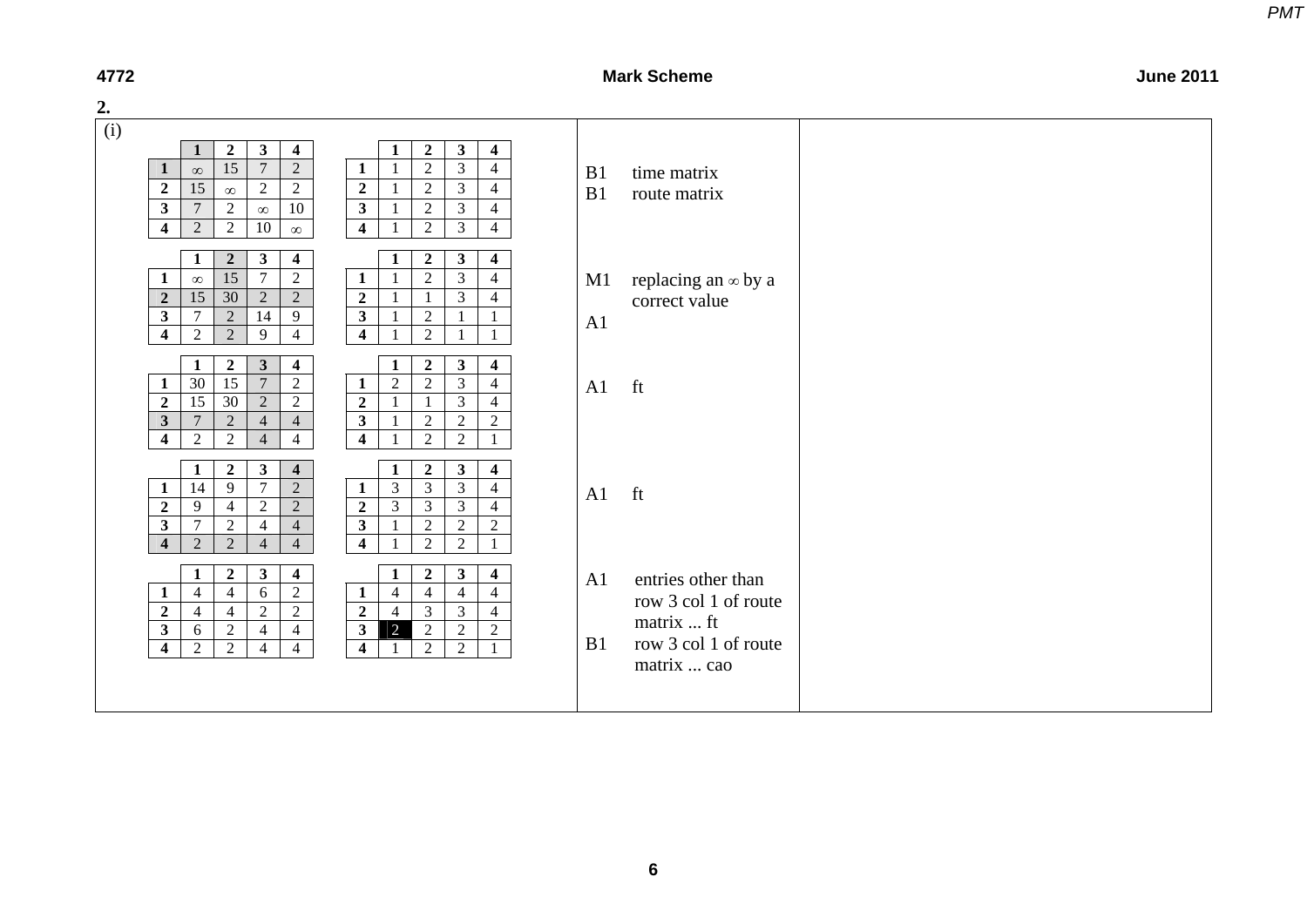| 4772  |                                                                                                                           |                      | <b>Mark Scheme</b>                     | <b>June 2011</b>                                                                                                             |  |
|-------|---------------------------------------------------------------------------------------------------------------------------|----------------------|----------------------------------------|------------------------------------------------------------------------------------------------------------------------------|--|
| (ii)  | $\overline{4}$<br>6<br>$\overline{2}$<br>$\overline{c}$<br>3<br>4                                                         | B <sub>1</sub>       | ft                                     |                                                                                                                              |  |
| (iii) | Upper – nearest neighbour – e.g. $2+2+2+6=12$                                                                             | M1<br>A1             | nearest neighbour                      | mention of nearest neighbour or a nearest neighbour<br>computation<br>allow $2+2+2+7=13$ etc for working in original network |  |
|       | Lower – e.g. "delete" 1, and compute $(2+2)+2+4=10$                                                                       | M1<br>A <sub>1</sub> | delete a vertex<br>rest of computation | needs to be consistent with above                                                                                            |  |
| (iv)  | e.g. if the requirement is for part loads, and deliver to<br>one department en route to another, then might save<br>time. | B1                   |                                        | answer should be valid and refer to the specific situation<br>of the DAA                                                     |  |
|       | e.g. if the requirement is for part whole loads then<br>might not be relevant.                                            | B1                   |                                        |                                                                                                                              |  |
| (v)   | A directed network.                                                                                                       | B1                   |                                        |                                                                                                                              |  |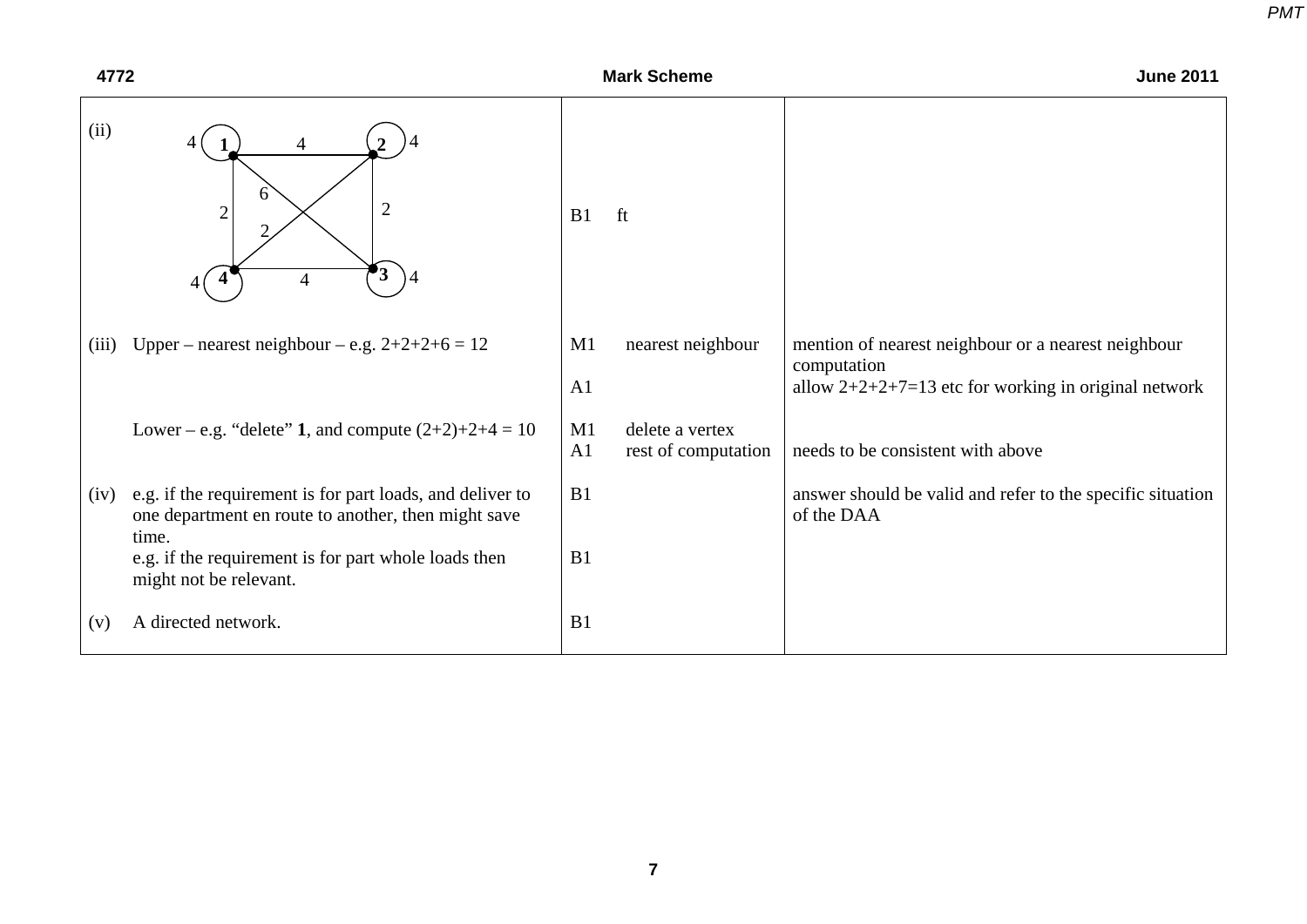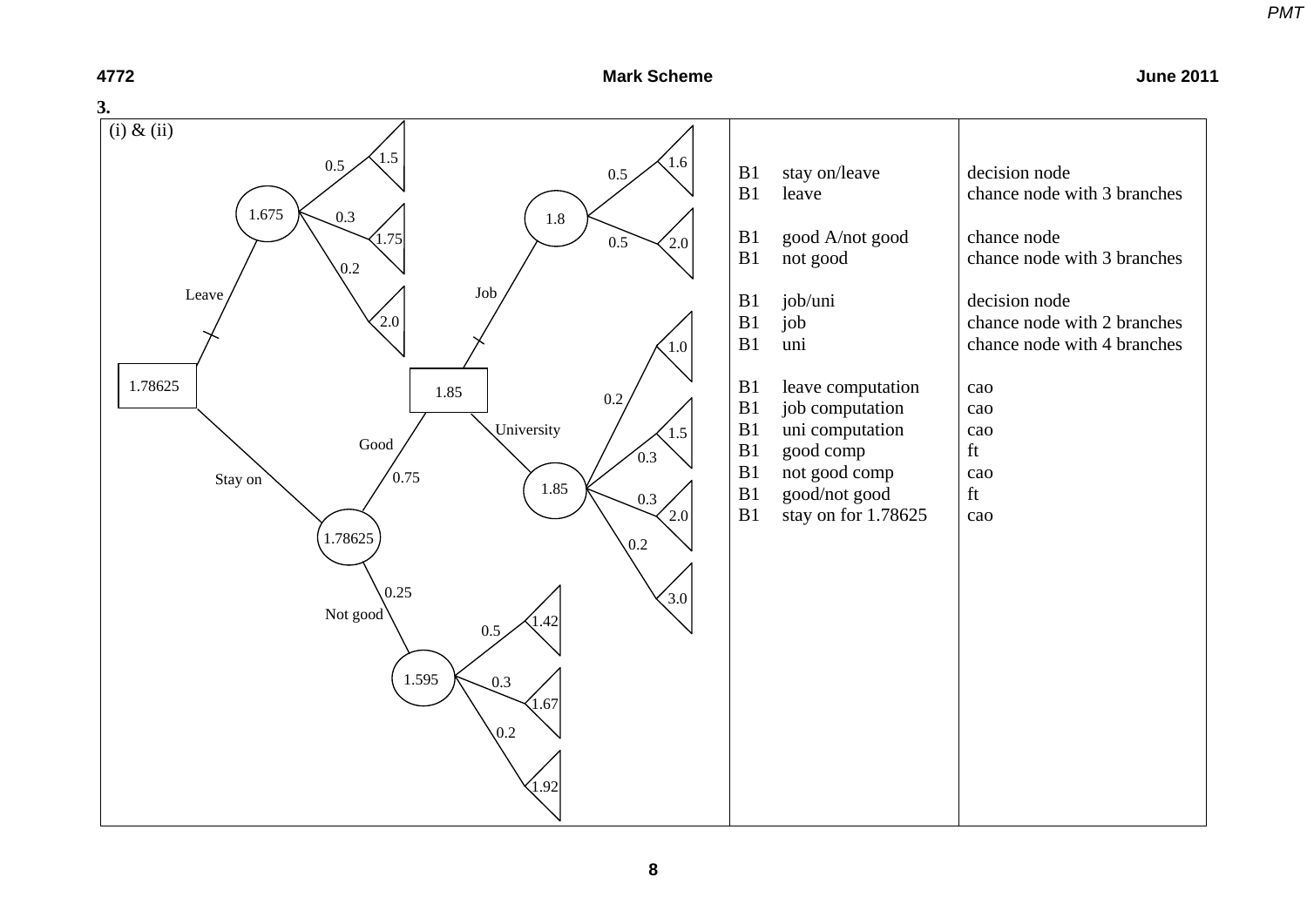

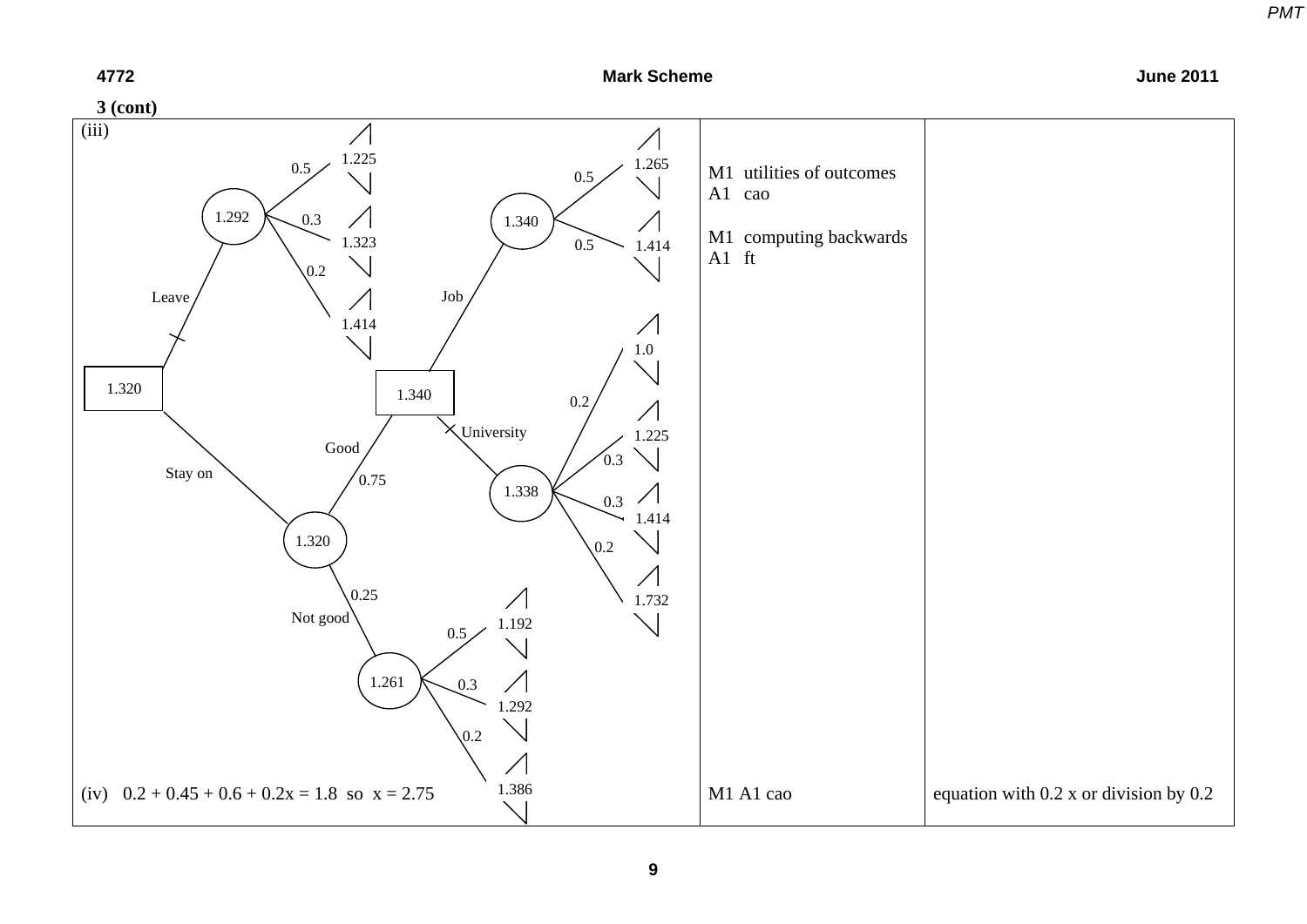| 4.   |                |               |                            |                                             |                |                                  |                 |                |                     |                           |
|------|----------------|---------------|----------------------------|---------------------------------------------|----------------|----------------------------------|-----------------|----------------|---------------------|---------------------------|
| (i)  |                |               | Definition of variables    |                                             |                |                                  |                 | B1             |                     | needs to say "number of"  |
|      | Max            |               | $5x + 9y + 15z$            |                                             |                |                                  |                 | B <sub>1</sub> | objective           |                           |
|      | st             |               | $x + 2y + 4z \le 60$       |                                             |                |                                  |                 |                |                     |                           |
|      |                |               |                            | $15x + 25y + 40z \le 700$                   |                |                                  |                 | B <sub>1</sub> | constraints         |                           |
|      |                |               |                            |                                             |                |                                  |                 |                |                     |                           |
| (ii) |                |               |                            |                                             |                |                                  |                 |                |                     |                           |
|      | P              | X             |                            | Z                                           | s1             | s2                               | <b>RHS</b>      |                |                     |                           |
|      |                | $-5$          | $-9$                       | $-15$                                       | $\overline{0}$ | $\overline{0}$                   | $\theta$        |                | M1 initial tableau  | two slack variables       |
|      | $\overline{0}$ |               | $\overline{2}$             | 4                                           |                | $\overline{0}$                   | 60              | $A1$ ft        |                     |                           |
|      | $\theta$       | 15            | 25                         | 40                                          | $\overline{0}$ |                                  | 700             |                |                     |                           |
|      | $\overline{0}$ | $-5/4$<br>1/4 | $-3/2$<br>1/2              | $\Omega$                                    | 15/4<br>1/4    | $\overline{0}$<br>$\overline{0}$ | 225             |                | M1 first iteration  | identifying correct pivot |
|      | $\Omega$       | 5             | 5 <sup>5</sup>             | $\Omega$                                    | $-10$          |                                  | 15<br>100       | $A1$ ft        |                     |                           |
|      |                | 1/4           | $\overline{0}$             | $\theta$                                    | 3/4            | 3/10                             | 255             |                |                     |                           |
|      | $\Omega$       | $-1/4$        | $\Omega$                   |                                             | 5/4            | $-1/10$                          | 5               |                | M1 second iteration | identifying correct pivot |
|      |                | $-1$          |                            | $\Omega$                                    | $-2$           | 1/5                              | $\overline{20}$ | $A1$ ft        |                     |                           |
|      |                |               |                            |                                             |                |                                  |                 |                |                     |                           |
|      |                |               |                            | Identification of basic variables (y and z) |                |                                  |                 | B1 ft          |                     |                           |
|      |                |               | $+$ values (inc objective) |                                             |                |                                  |                 | B1 ft          |                     |                           |
|      |                |               |                            |                                             |                |                                  |                 |                |                     |                           |